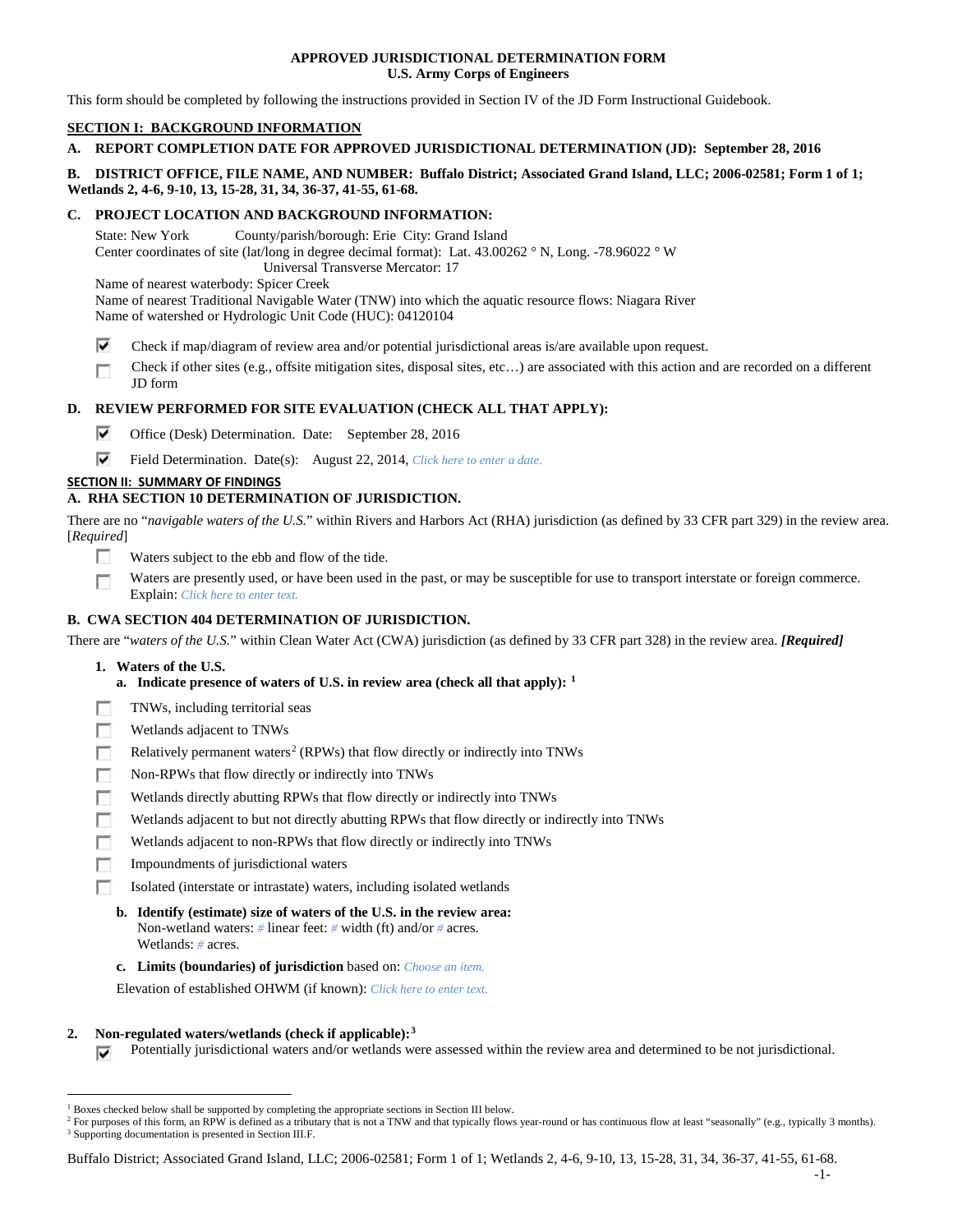Explain: Based on a site visit, conducted on August 22, 2014, as well as a review of in-house resources including, topographical maps, aerial photography, soils maps, and previous jurisdictional determination completed in 2008 were looked at. The boundaries of Wetlands 2, 4-6, 9-10, 13, 15-28, 31, 34, 36-37, 41-55, 61-68 were walked. No surface flows or culverts were observed in or near the wetlands. (Note: All isolated wetlands are colored orange on sheets 3-19.)

Wetland 2 (0.53 acres, PSS Wetland) (Map quad E3) boundary was walked and based on the on-site examination and a review of in-house resources, it was determined that Wetland 2 is a depressional wetland with no connection to a WOUS. Wetland 2 is over 700 feet southeast from Spicer Creek and over 300 feet southeast of an unnamed tributary to Spicer Creek (Drainage 4).

Wetland 4 (0.61 acres, PFO Wetland) (Map quad E3) boundary was walked and based on the on-site examination and a review of in-house resources, it was determined that Wetland 4 is a depressional wetland with no connection to a WOUS. Wetland 4 is over 700 feet southeast from Spicer Creek and over 200 feet south of an unnamed tributary to Spicer Creek (Drainage 4).

Wetland 5 (0.15 acres, PFO Wetland) (Map quad D3) boundary was walked and based on the on-site examination and a review of in-house resources, it was determined that Wetland 5 is a depressional wetland with no connection to a WOUS. Wetland 5 is over 600 feet southeast from Spicer Creek and over 300 feet southwest of an unnamed tributary to Spicer Creek (Drainage 4).

Wetland 6 (0.15 acres, PFO Wetland) (Map quad E3) boundary was walked and based on the on-site examination and a review of in-house resources, it was determined that Wetland 6 is a depressional wetland with no connection to a WOUS. Wetland 6 is over 600 feet southeast from Spicer Creek and over 200 feet southwest of an unnamed tributary to Spicer Creek (Drainage 4).

Wetland 9 (0.19 acres, PSS Wetland) (Map quad E3) boundary was walked and based on the on-site examination and a review of in-house resources, it was determined that Wetland 9 is a depressional wetland with no connection to a WOUS. Wetland 9 is over 700 feet southeast from Spicer Creek and over 200 feet southeast of an unnamed tributary to Spicer Creek (Drainage 4).

Wetland 10 (0.11 acres, PSS Wetland) (Map quad E3) boundary was walked and based on the on-site examination and a review of in-house resources, it was determined that Wetland 10 is a depressional wetland with no connection to a WOUS. Wetland 10 is over 800 feet southeast from Spicer Creek and over 500 feet southeast of an unnamed tributary to Spicer Creek (Drainage 4).

Wetland 13 (0.18 acres, PEM Wetland) (Map quad A4) boundary was walked and based on the on-site examination and a review of in-house resources, it was determined that Wetland 13 is a depressional wetland with no connection to a WOUS. Wetland 13 is over 600 feet south of an unnamed tributary to Spicer Creek (Drainage 3).

Wetland 15 (0.13 acres, PFO Wetland) (Map quad B4) boundary was walked and based on the on-site examination and a review of in-house resources, it was determined that Wetland 15 is a depressional wetland with no connection to a WOUS. Wetland 15 is over 700 feet south of an unnamed tributary to Spicer Creek (Drainage 3).

Wetland 16 (0.10 acres, PSS Wetland) (Map quad B4) boundary was walked and based on the on-site examination and a review of in-house resources, it was determined that Wetland 16 is a depressional wetland with no connection to a WOUS. Wetland 16 is over 700 feet south of an unnamed tributary to Spicer Creek (Drainage 3).

Wetland 17 (0.14 acres, PEM Wetland) (Map quad B4) boundary was walked and based on the on-site examination and a review of in-house resources, it was determined that Wetland 17 is a depressional wetland with no connection to a WOUS. Wetland 17 is over 700 feet south of an unnamed tributary to Spicer Creek (Drainage 3).

Wetland 18 (0.22 acres, PEM Wetland) (Map quad B4) boundary was walked and based on the on-site examination and a review of in-house resources, it was determined that Wetland 18 is a depressional wetland with no connection to a WOUS. Wetland 18 is over 600 feet south of an unnamed tributary to Spicer Creek (Drainage 3).

Wetland 19 (0.23 acres, PSS Wetland) (Map quad B4) boundary was walked and based on the on-site examination and a review of in-house resources, it was determined that Wetland 19 is a depressional wetland with no connection to a WOUS. Wetland 19 is over 300 feet south of an unnamed tributary to Spicer Creek (Drainage 3).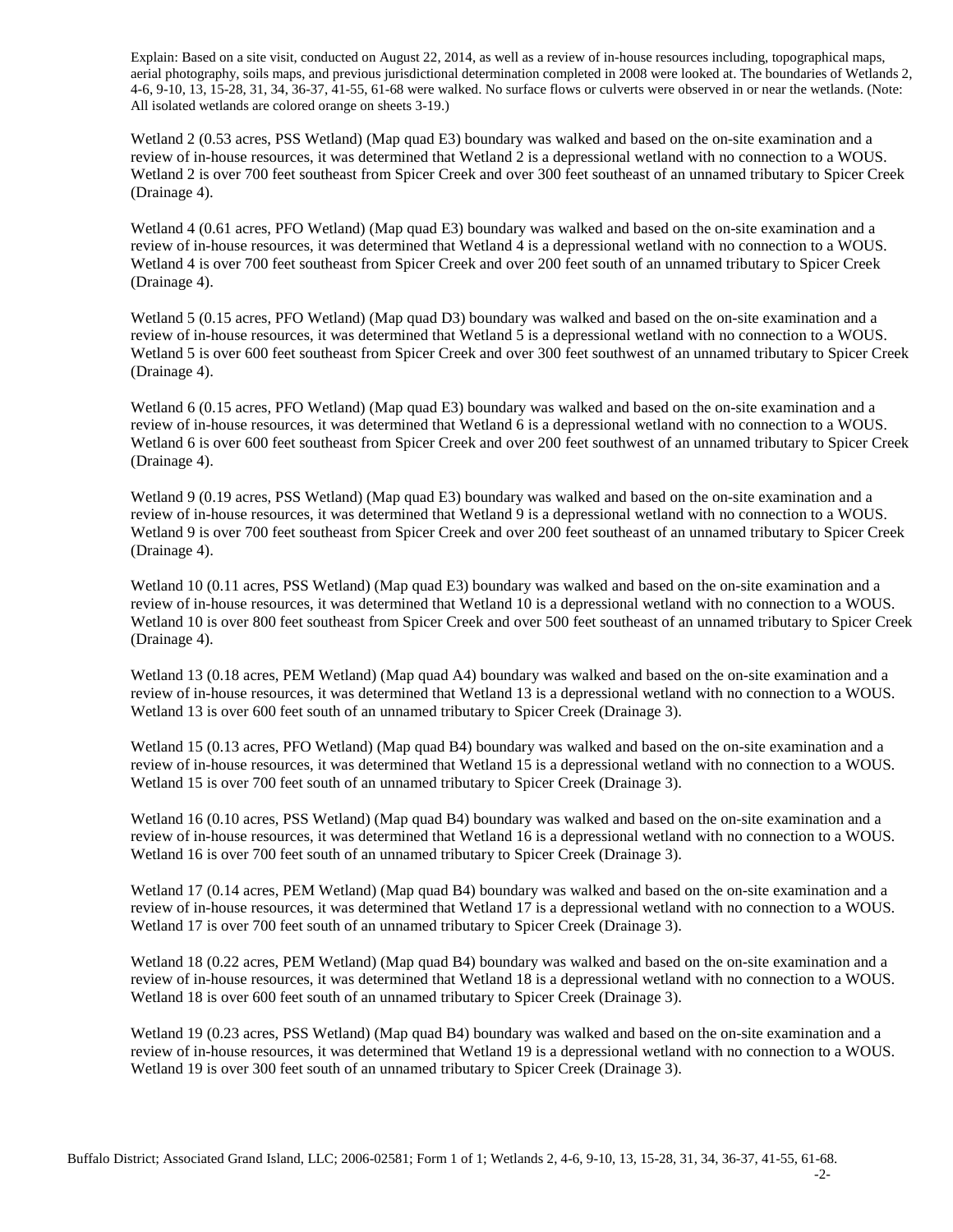Wetland 20 (0.16 acres, PSS Wetland) (Map quad B4) boundary was walked and based on the on-site examination and a review of in-house resources, it was determined that Wetland 20 is a depressional wetland with no connection to a WOUS. Wetland 20 is over 400 feet south of an unnamed tributary to Spicer Creek (Drainage 3).

Wetland 21 (0.15 acres, PSS Wetland) (Map quad B4) boundary was walked and based on the on-site examination and a review of in-house resources, it was determined that Wetland 21 is a depressional wetland with no connection to a WOUS. Wetland 21 is over 400 feet south of an unnamed tributary to Spicer Creek (Drainage 3).

Wetland 22 (0.03 acres, PFO Wetland) (Map quad D3) boundary was walked and based on the on-site examination and a review of in-house resources, it was determined that Wetland 22 is a depressional wetland with no connection to a WOUS. Wetland 22 is over 200 feet southeast from Spicer Creek.

Wetland 23 (0.10 acres, PFO Wetland) (Map quad D3) boundary was walked and based on the on-site examination and a review of in-house resources, it was determined that Wetland 23 is a depressional wetland with no connection to a WOUS. Wetland 23 is over 200 feet southeast from Spicer Creek.

Wetland 24 (0.16 acres, PFO Wetland) (Map quad D3) boundary was walked and based on the on-site examination and a review of in-house resources, it was determined that Wetland 24 is a depressional wetland with no connection to a WOUS. Wetland 24 is over 300 feet southeast from Spicer Creek.

Wetland 25 (0.02 acres, PFO Wetland) (Map quad D3) boundary was walked and based on the on-site examination and a review of in-house resources, it was determined that Wetland 25 is a depressional wetland with no connection to a WOUS. Wetland 25 is over 200 feet southeast from Spicer Creek.

Wetland 26 (0.16 acres, PSS Wetland) (Map quad A4) boundary was walked and based on the on-site examination and a review of in-house resources, it was determined that Wetland 26 is a depressional wetland with no connection to a WOUS. Wetland 26 is over 400 feet south of an unnamed tributary to Spicer Creek (Drainage 3).

Wetland 27 (0.12 acres, PSS Wetland) (Map quad A4) boundary was walked and based on the on-site examination and a review of in-house resources, it was determined that Wetland 27 is a depressional wetland with no connection to a WOUS. Wetland 27 is over 400 feet south of an unnamed tributary to Spicer Creek (Drainage 3).

Wetland 28 (0.20 acres, PFO Wetland) (Map quad A4) boundary was walked and based on the on-site examination and a review of in-house resources, it was determined that Wetland 28 is a depressional wetland with no connection to a WOUS. Wetland 28 is over 400 feet south of an unnamed tributary to Spicer Creek (Drainage 3).

Wetland 31 (0.31 acres, PSS Wetland) (Map quad A4) boundary was walked and based on the on-site examination and a review of in-house resources, it was determined that Wetland 31 is a depressional wetland with no connection to a WOUS. Wetland 31 is over 150 feet south of an unnamed tributary to Spicer Creek (Drainage 3).

Wetland 34 (0.07 acres, PSS Wetland) (Map quad B4) boundary was walked and based on the on-site examination and a review of in-house resources, it was determined that Wetland 34 is a depressional wetland with no connection to a WOUS. Wetland 34 is over 100 feet south of an unnamed tributary to Spicer Creek (Drainage 3).

Wetland 36 (0.11 acres, PFO Wetland) (Map quad C2) boundary was walked and based on the on-site examination and a review of in-house resources, it was determined that Wetland 36 is a depressional wetland with no connection to a WOUS. Wetland 36 is over 400 feet northwest from Spicer Creek.

Wetland 37 (0.04 acres, PFO Wetland) (Map quad C2) boundary was walked and based on the on-site examination and a review of in-house resources, it was determined that Wetland 37 is a depressional wetland with no connection to a WOUS. Wetland 37 is over 450 feet northwest from Spicer Creek.

Wetland 41 (0.09 acres, PFO Wetland) (Map quad C1) boundary was walked and based on the on-site examination and a review of in-house resources, it was determined that Wetland 41 is a depressional wetland with no connection to a WOUS. Wetland 41 is over 700 feet south of an unnamed tributary to Spicer Creek (Drainage 1).

Wetland 42 (0.05 acres, PSS Wetland) (Map quad E1) boundary was walked and based on the on-site examination and a review of in-house resources, it was determined that Wetland 42 is a depressional wetland with no connection to a WOUS. Wetland 42 is over 200 feet north from Spicer Creek.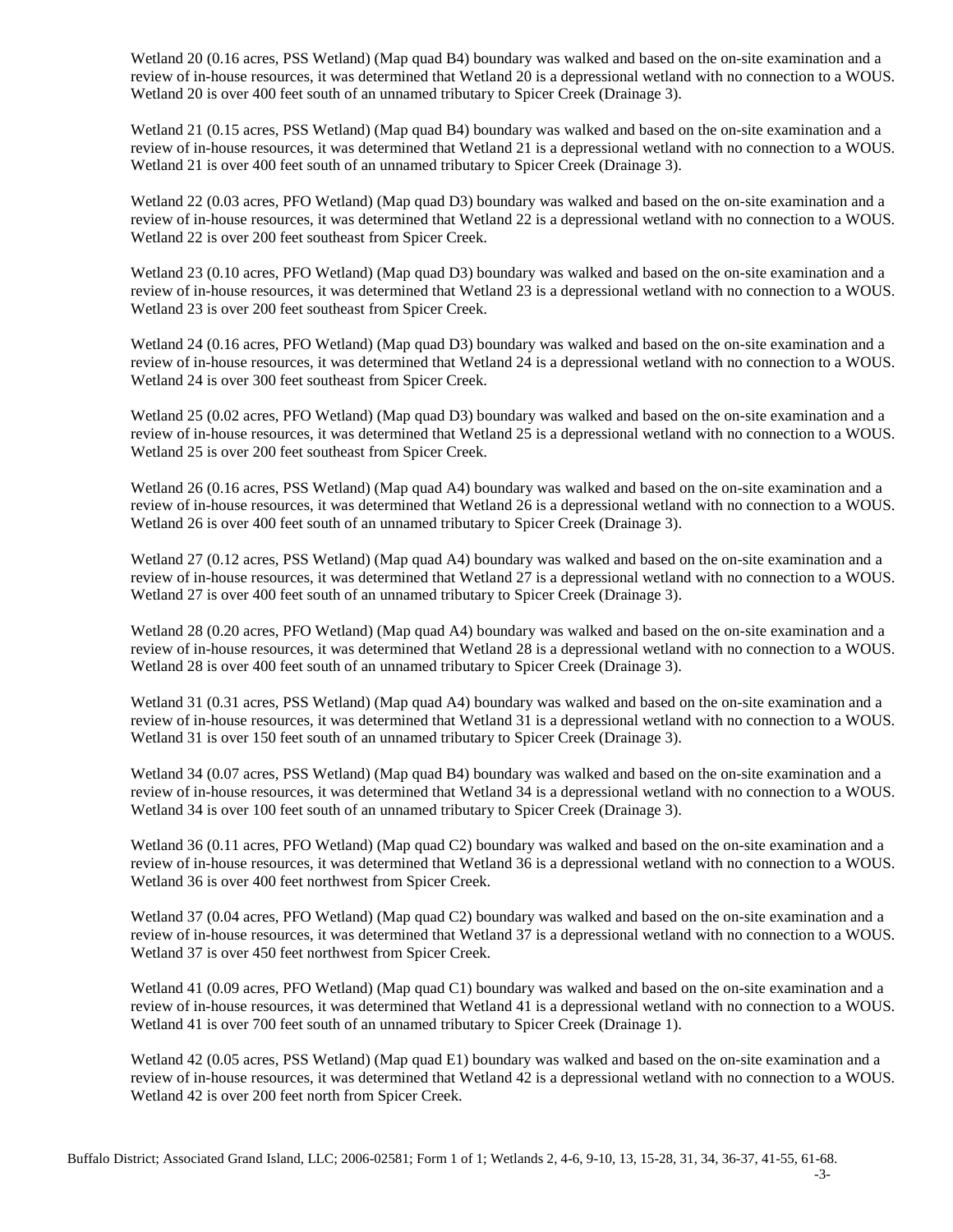Wetland 43 (0.11 acres, PSS Wetland) (Map quad E1) boundary was walked and based on the on-site examination and a review of in-house resources, it was determined that Wetland 43 is a depressional wetland with no connection to a WOUS. Wetland 43 is over 250 feet north from Spicer Creek.

Wetland 44 (0.06 acres, PSS Wetland) (Map quad E1) boundary was walked and based on the on-site examination and a review of in-house resources, it was determined that Wetland 44 is a depressional wetland with no connection to a WOUS. Wetland 44 is over 400 feet north from Spicer Creek.

Wetland 45 (0.08 acres, PSS Wetland) (Map quad D1) boundary was walked and based on the on-site examination and a review of in-house resources, it was determined that Wetland 45 is a depressional wetland with no connection to a WOUS. Wetland 45 is over 450 feet north from Spicer Creek.

Wetland 46 (0.06 acres, PEM Wetland) (Map quad D1) boundary was walked and based on the on-site examination and a review of in-house resources, it was determined that Wetland 46 is a depressional wetland with no connection to a WOUS. Wetland 46 is over 600 feet north from Spicer Creek.

Wetland 47 (0.13 acres, PSS Wetland) (Map quad D1) boundary was walked and based on the on-site examination and a review of in-house resources, it was determined that Wetland 47 is a depressional wetland with no connection to a WOUS. Wetland 47 is over 250 feet north from Spicer Creek.

Wetland 48 (0.03 acres, PFO Wetland) (Map quad D1/2) boundary was walked and based on the on-site examination and a review of in-house resources, it was determined that Wetland 48 is a depressional wetland with no connection to a WOUS. Wetland 48 is over 300 feet north from Spicer Creek.

Wetland 49 (0.09 acres, PFO Wetland) (Map quad C1) boundary was walked and based on the on-site examination and a review of in-house resources, it was determined that Wetland 49 is a depressional wetland with no connection to a WOUS. Wetland 49 is over 500 feet south of an unnamed tributary to Spicer Creek (Drainage 1).

Wetland 50 (0.47 acres, PFO Wetland) (Map quad C1) boundary was walked and based on the on-site examination and a review of in-house resources, it was determined that Wetland 50 is a depressional wetland with no connection to a WOUS. Wetland 50 is over 500 feet south of an unnamed tributary to Spicer Creek (Drainage 1).

Wetland 51 (0.05 acres, PFO Wetland) (Map quad C1) boundary was walked and based on the on-site examination and a review of in-house resources, it was determined that Wetland 51 is a depressional wetland with no connection to a WOUS. Wetland 51 is over 500 feet south of an unnamed tributary to Spicer Creek (Drainage 1).

Wetland 52 (0.12 acres, PSS Wetland) (Map quad C1) boundary was walked and based on the on-site examination and a review of in-house resources, it was determined that Wetland 52 is a depressional wetland with no connection to a WOUS. Wetland 52 is over 250 feet south of an unnamed tributary to Spicer Creek (Drainage 1).

Wetland 53 (0.08 acres, PFO Wetland) (Map quad C1) boundary was walked and based on the on-site examination and a review of in-house resources, it was determined that Wetland 53 is a depressional wetland with no connection to a WOUS. Wetland 53 is over 300 feet south of an unnamed tributary to Spicer Creek (Drainage 1).

Wetland 54 (0.06 acres, PFO Wetland) (Map quad C1) boundary was walked and based on the on-site examination and a review of in-house resources, it was determined that Wetland 54 is a depressional wetland with no connection to a WOUS. Wetland 54 is over 350 feet south of an unnamed tributary to Spicer Creek (Drainage 1).

Wetland 55 (0.13 acres, PFO Wetland) (Map quad C1/2) boundary was walked and based on the on-site examination and a review of in-house resources, it was determined that Wetland 55 is a depressional wetland with no connection to a WOUS. Wetland 55 is over 700 feet south of an unnamed tributary to Spicer Creek (Drainage 1).

Wetland 61 (0.02 acres, PEM Wetland) (Map quad A1) boundary was walked and based on the on-site examination and a review of in-house resources, it was determined that Wetland 61 is a depressional wetland with no connection to a WOUS. Wetland 61 is over 500 feet south of an unnamed tributary to Spicer Creek (Drainage 1).

Wetland 62 (0.01 acres, PFO Wetland) (Map quad A1) boundary was walked and based on the on-site examination and a review of in-house resources, it was determined that Wetland 62 is a depressional wetland with no connection to a WOUS. Wetland 62 is over 400 feet south of an unnamed tributary to Spicer Creek (Drainage 1).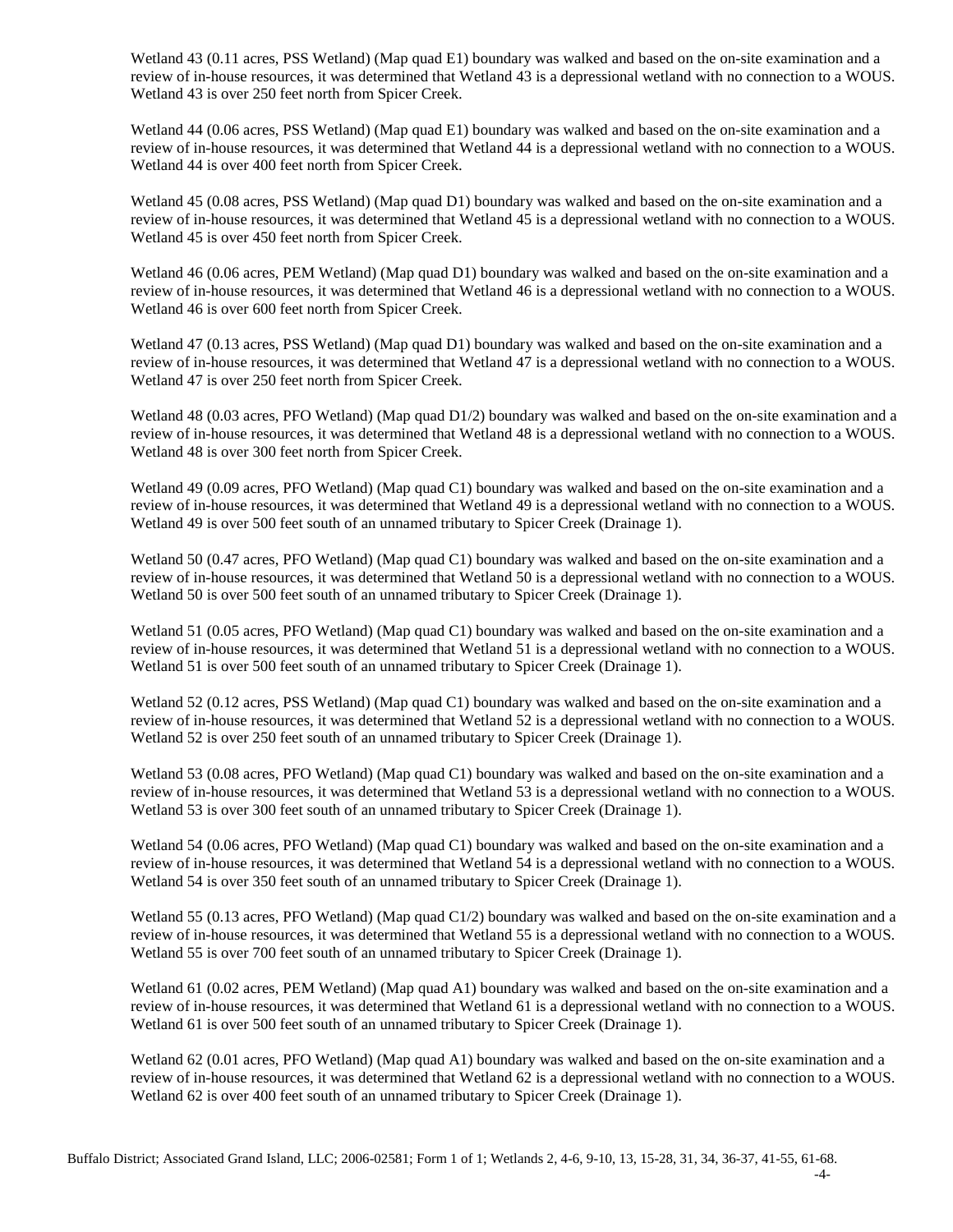Wetland 63 (0.16 acres, PFO Wetland) (Map quad A1) boundary was walked and based on the on-site examination and a review of in-house resources, it was determined that Wetland 63 is a depressional wetland with no connection to a WOUS. Wetland 63 is over 200 feet south of an unnamed tributary to Spicer Creek (Drainage 1).

Wetland 64 (0.06 acres, PFO Wetland) (Map quad A1) boundary was walked and based on the on-site examination and a review of in-house resources, it was determined that Wetland 64 is a depressional wetland with no connection to a WOUS. Wetland 64 is over 350 feet south of an unnamed tributary to Spicer Creek (Drainage 1).

Wetland 65 (0.02 acres, PFO Wetland) (Map quad A1) boundary was walked and based on the on-site examination and a review of in-house resources, it was determined that Wetland 65 is a depressional wetland with no connection to a WOUS. Wetland 65 is over 300 feet south of an unnamed tributary to Spicer Creek (Drainage 1).

Wetland 66 (0.08 acres, PFO Wetland) (Map quad B1) boundary was walked and based on the on-site examination and a review of in-house resources, it was determined that Wetland 66 is a depressional wetland with no connection to a WOUS. Wetland 66 is over 200 feet south of an unnamed tributary to Spicer Creek (Drainage 1).

Wetland 67 (0.07 acres, PSS Wetland) (Map quad B1) boundary was walked and based on the on-site examination and a review of in-house resources, it was determined that Wetland 67 is a depressional wetland with no connection to a WOUS. Wetland 67 is over 100 feet south of an unnamed tributary to Spicer Creek (Drainage 1).

Wetland 68 (0.02 acres, PSS Wetland) (Map quad B1) boundary was walked and based on the on-site examination and a review of in-house resources, it was determined that Wetland 68 is a depressional wetland with no connection to a WOUS. Wetland 68 is over 200 feet south of an unnamed tributary to Spicer Creek (Drainage 1).

During the site visit, evidence of hydrology was not present within the wetlands. There was no evidence of drainage or flow from the wetlands into any of the onsite drainage ways, or roadside drainages along Stale Road (to the north), Baseline Road (to the west), Love Road, Carl Road and Glen Avon Road (to the south) or drainage along the Interstate 190. Due to the distance to the nearest drainages and on-site soil conditions, it is unlikely that any shallow subsurface connection exists between the wetlands and the nearest drainages. The wetlands are physically and geographically isolated in a depression on the landscape and water would not make it to a TNW. There are other wetlands within the project boundary that have been determined to be jurisdictional and will be verified under a Preliminary Jurisdictional Determination.

## **SECTION III: CWA ANALYSIS**

.

## **A. TNWs AND WETLANDS ADJACENT TO TNWs**

**The agencies will assert jurisdiction over TNWs and wetlands adjacent to TNWs. If the aquatic resource is a TNW, complete Section III.A.1 and Section III.D.1. only; if the aquatic resource is a wetland adjacent to a TNW, complete Sections III.A.1 and 2 and Section III.D.1.; otherwise, see Section III.B below**.

**1. TNW**  Identify TNW: *Click here to enter text.* Summarize rationale supporting determination: *Click here to enter text.*

## **2. Wetland adjacent to TNW**

Summarize rationale supporting conclusion that wetland is "adjacent": *Click here to enter text.*

## **B. CHARACTERISTICS OF TRIBUTARY (THAT IS NOT A TNW) AND ITS ADJACENT WETLANDS (IF ANY):**

**This section summarizes information regarding characteristics of the tributary and its adjacent wetlands, if any, and it helps determine whether or not the standards for jurisdiction established under Rapanos have been met.** 

**The agencies will assert jurisdiction over non-navigable tributaries of TNWs where the tributaries are "relatively permanent waters" (RPWs), i.e. tributaries that typically flow year-round or have continuous flow at least seasonally (e.g., typically 3 months). A wetland that directly abuts an RPW is also jurisdictional. If the aquatic resource is not a TNW, but has year-round (perennial) flow, skip to Section III.D.2. If the aquatic resource is a wetland directly abutting a tributary with perennial flow, skip to Section III.D.4.**

**A wetland that is adjacent to but that does not directly abut an RPW requires a significant nexus evaluation. Corps districts and EPA regions will include in the record any available information that documents the existence of a significant nexus between a relatively permanent tributary that is not perennial (and its adjacent wetlands if any) and a traditional navigable water, even though a significant nexus finding is not required as a matter of law.**

**If the waterbody[4](#page-4-0) is not an RPW, or a wetland directly abutting an RPW, a JD will require additional data to determine if the waterbody has a significant nexus with a TNW. If the tributary has adjacent wetlands, the significant nexus evaluation must consider the tributary in combination with all of its adjacent wetlands. This significant nexus evaluation that combines, for analytical** 

<span id="page-4-0"></span> <sup>4</sup> Note that the Instructional Guidebook contains additional information regarding swales, ditches, washes, and erosional features generally and in the arid West.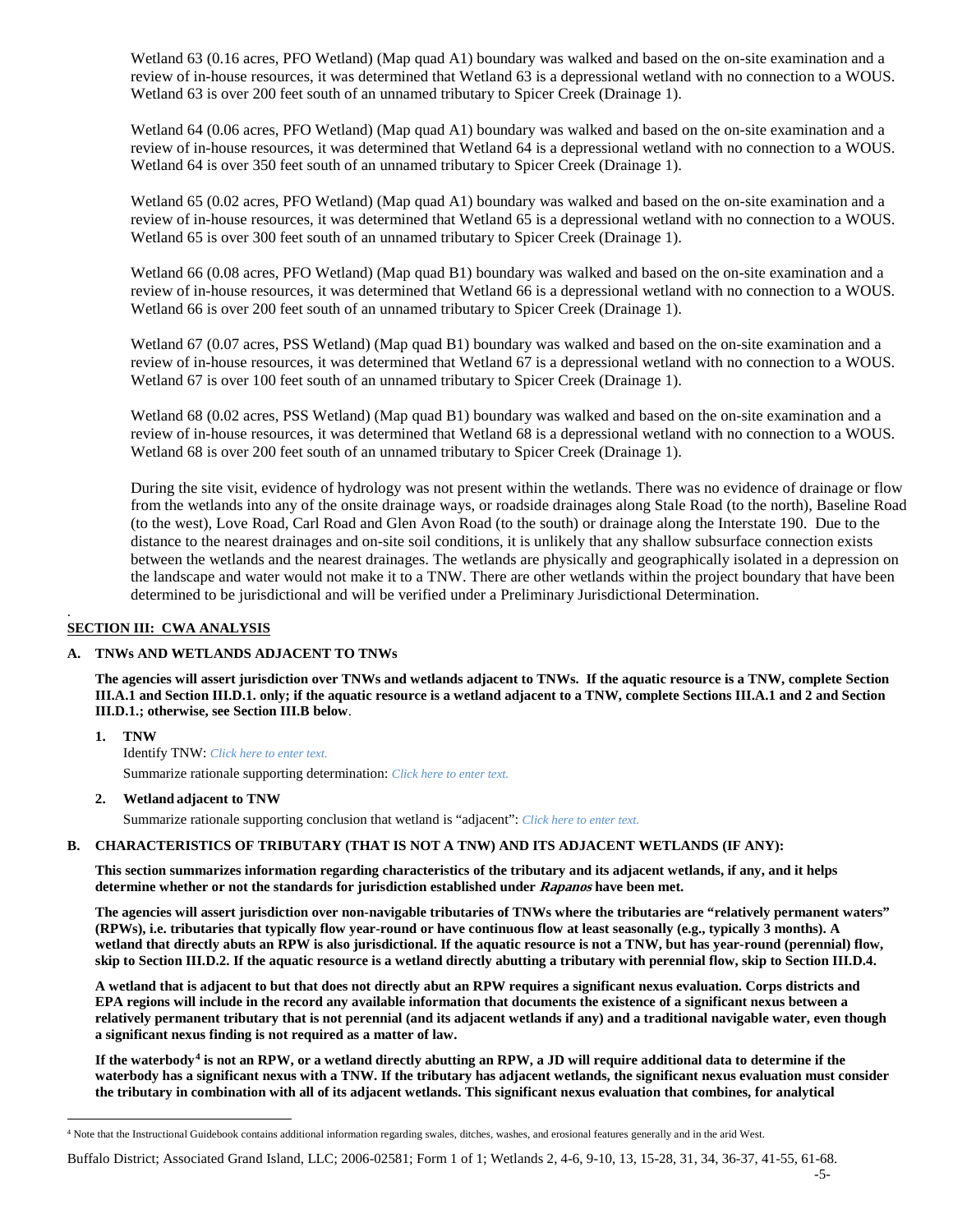**purposes, the tributary and all of its adjacent wetlands is used whether the review area identified in the JD request is the tributary, or its adjacent wetlands, or both. If the JD covers a tributary with adjacent wetlands, complete Section III.B.1 for the tributary, Section III.B.2 for any onsite wetlands, and Section III.B.3 for all wetlands adjacent to that tributary, both onsite and offsite. The determination whether a significant nexus exists is determined in Section III.C below.**

#### **1. Characteristics of non-TNWs that flow directly or indirectly into TNW**

| (i) General Area Conditions: |
|------------------------------|
|                              |

Watershed size: *# Choose an item.* Drainage area: *# Choose an item.*

Average annual rainfall: *#* inches Average annual snowfall: *#* inches

- **(ii) Physical Characteristics:**
	- (a) Relationship with TNW:
		- п Tributary flows directly into TNW.
		- п Tributary flows through *Choose an item.* tributaries before entering TNW.

Project waters are *Choose an item.* river miles from TNW. Project waters are *Choose an item.* river miles from RPW. Project waters are *Choose an item.* aerial (straight) miles from TNW. Project waters are *Choose an item.* aerial (straight) miles from RPW. Project waters cross or serve as state boundaries. Explain: *Click here to enter text.*

Identify flow route to TNW[5:](#page-5-0) *Click here to enter text.* Tributary stream order, if known: *Click here to enter text.*

(b) General Tributary Characteristics (check all that apply):

**Tributary** is: Natural

- Artificial (man-made). Explain: *Click here to enter text.*
- Manipulated (man-altered). Explain: *Click here to enter text.*

**Tributary** properties with respect to top of bank (estimate):

| Average width: $#$ feet              |
|--------------------------------------|
| Average depth: $#$ feet              |
| Average side slopes: Choose an item. |

Primary tributary substrate composition (check all that apply):

| $\blacksquare$ Silts | $\Box$ Sands                                                    | <b>Concrete</b> |
|----------------------|-----------------------------------------------------------------|-----------------|
| $\Box$ Cobbles       | $\Box$ Gravel                                                   | $\Box$ Muck     |
| <b>Bedrock</b>       | <b>Solution.</b> Type/% cover: <i>Click here to enter text.</i> |                 |

Other. Explain: *Click here to enter text.*

Tributary condition/stability [e.g., highly eroding, sloughing banks]. Explain: *Click here to enter text.* Presence of run/riffle/pool complexes. Explain: *Click here to enter text.* Tributary geometry: *Choose an item.*

Tributary gradient (approximate average slope): *#*%

 $(c)$  Flow:

Tributary provides for: *Choose an item.*

Estimate average number of flow events in review area/year: *Choose an item.* Describe flow regime: *Click here to enter text.*

Other information on duration and volume: *Click here to enter text.*

Surface flow is: *Choose an item.* Characteristics: *Click here to enter text.*

Subsurface flow: *Choose an item.* Explain findings: *Click here to enter text.* Dye (or other) test performed: *Click here to enter text.*

Tributary has (check all that apply):

**Bed** and banks

<span id="page-5-0"></span> <sup>5</sup> Flow route can be described by identifying, e.g., tributary a, which flows through the review area, to flow into tributary b, which then flows into TNW.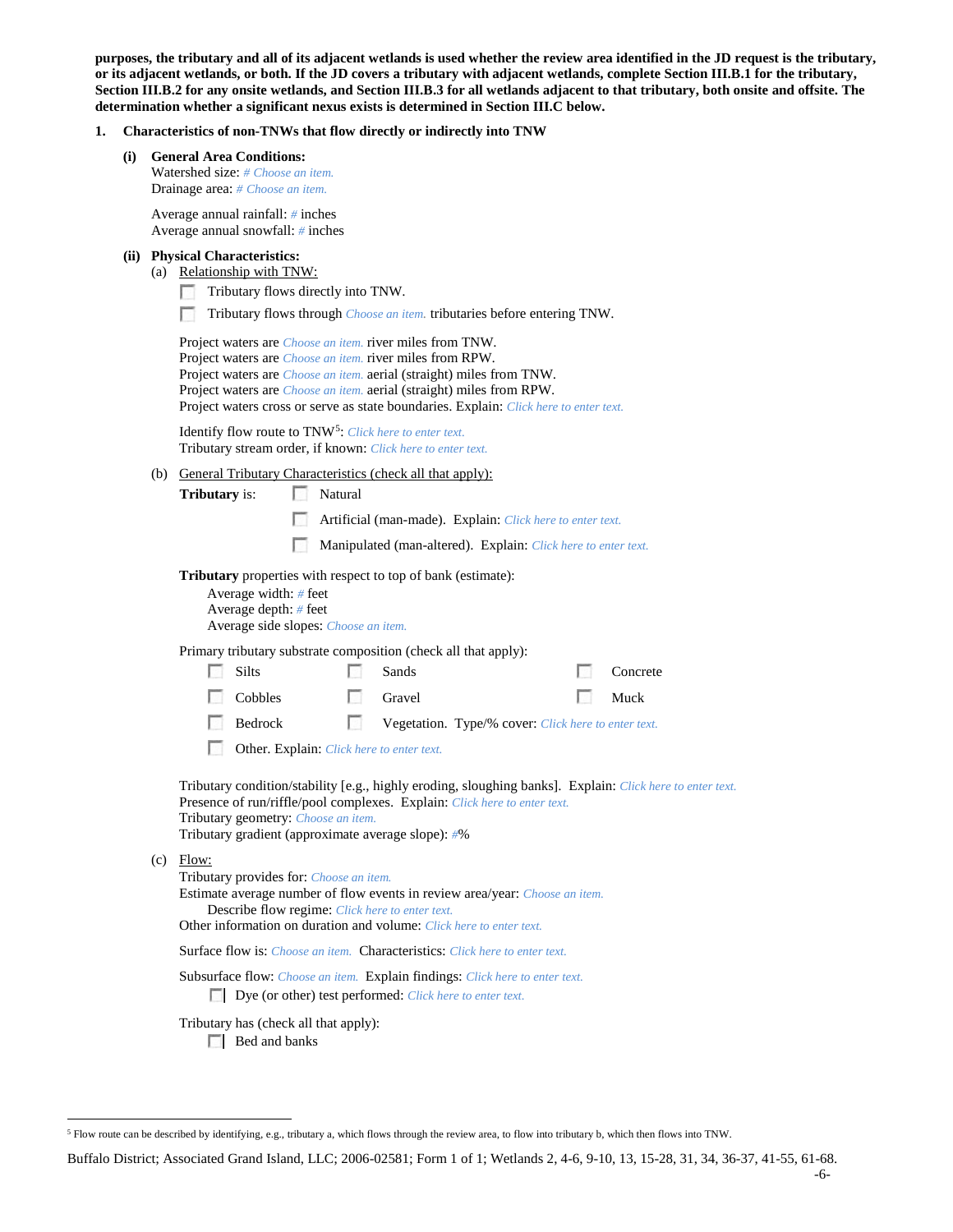|    |                    | $\Box$ OHWM <sup>6</sup> (check all indicators that apply):                                                                                                                                                                                                  |
|----|--------------------|--------------------------------------------------------------------------------------------------------------------------------------------------------------------------------------------------------------------------------------------------------------|
|    |                    | clear, natural line impressed on the bank $\Box$<br>the presence of litter and debris                                                                                                                                                                        |
|    |                    | changes in the character of soil<br>destruction of terrestrial vegetation                                                                                                                                                                                    |
|    |                    | shelving<br>the presence of wrack line                                                                                                                                                                                                                       |
|    |                    | vegetation matted down, bent, or absent $\Box$<br>sediment sorting                                                                                                                                                                                           |
|    |                    | leaf litter disturbed or washed away<br>scour                                                                                                                                                                                                                |
|    |                    | sediment deposition<br>multiple observed or predicted flow events                                                                                                                                                                                            |
|    |                    | water staining<br>abrupt change in plant community Click here to enter text.                                                                                                                                                                                 |
|    |                    | other (list): Click here to enter text.                                                                                                                                                                                                                      |
|    |                    | Discontinuous OHWM. <sup>7</sup> Explain: Click here to enter text.                                                                                                                                                                                          |
|    |                    | If factors other than the OHWM were used to determine lateral extent of CWA jurisdiction (check all that apply):<br>High Tide Line indicated by:<br>Mean High Water Mark indicated by:<br>oil or scum line along shore objects<br>survey to available datum; |
|    |                    | fine shell or debris deposits (foreshore)<br>physical markings;<br>L.                                                                                                                                                                                        |
|    |                    | physical markings/characteristics<br>vegetation lines/changes in vegetation types.                                                                                                                                                                           |
|    |                    | tidal gauges                                                                                                                                                                                                                                                 |
|    |                    | other (list): Click here to enter text.                                                                                                                                                                                                                      |
|    |                    | (iii) Chemical Characteristics:                                                                                                                                                                                                                              |
|    |                    | Characterize tributary (e.g., water color is clear, discolored, oily film; water quality; general watershed characteristics, etc.).<br><b>Explain:</b> Click here to enter text.<br>Identify specific pollutants, if known: Click here to enter text.        |
|    |                    |                                                                                                                                                                                                                                                              |
|    |                    | (iv) Biological Characteristics. Channel supports (check all that apply):                                                                                                                                                                                    |
|    |                    | Riparian corridor. Characteristics (type, average width): Click here to enter text.                                                                                                                                                                          |
|    |                    | Wetland fringe. Characteristics: Click here to enter text.                                                                                                                                                                                                   |
|    | <b>Designation</b> | Habitat for:                                                                                                                                                                                                                                                 |
|    |                    | Federally Listed species. Explain findings: Click here to enter text.                                                                                                                                                                                        |
|    |                    | Fish/spawn areas. Explain findings: Click here to enter text.                                                                                                                                                                                                |
|    |                    | Other environmentally-sensitive species. Explain findings: Click here to enter text.                                                                                                                                                                         |
|    |                    | Aquatic/wildlife diversity. Explain findings: Click here to enter text.                                                                                                                                                                                      |
| 2. |                    | Characteristics of wetlands adjacent to non-TNW that flow directly or indirectly into TNW                                                                                                                                                                    |
|    |                    | (i) Physical Characteristics:                                                                                                                                                                                                                                |
|    |                    | (a) General Wetland Characteristics:                                                                                                                                                                                                                         |
|    |                    | Properties:<br>Wetland size: $#$ acres                                                                                                                                                                                                                       |
|    |                    | Wetland type. Explain: Click here to enter text.                                                                                                                                                                                                             |
|    |                    | Wetland quality. Explain: Click here to enter text.                                                                                                                                                                                                          |
|    |                    | Project wetlands cross or serve as state boundaries. Explain: Click here to enter text.                                                                                                                                                                      |
|    |                    | (b) General Flow Relationship with Non-TNW:<br>Flow is: Choose an item. Explain: Click here to enter text.                                                                                                                                                   |
|    |                    | Surface flow is: Choose an item.<br><b>Characteristics:</b> Click here to enter text.                                                                                                                                                                        |
|    |                    | Subsurface flow: Choose an item. Explain findings: Click here to enter text.<br>Dye (or other) test performed: Click here to enter text.                                                                                                                     |
|    | (c)                | <b>Wetland Adjacency Determination with Non-TNW:</b>                                                                                                                                                                                                         |
|    |                    | Directly abutting                                                                                                                                                                                                                                            |
|    |                    | Not directly abutting                                                                                                                                                                                                                                        |

 $\overline{\phantom{a}}$ Discrete wetland hydrologic connection. Explain: *Click here to enter text.*

<span id="page-6-1"></span><span id="page-6-0"></span> <sup>6</sup> <sup>6</sup>A natural or man-made discontinuity in the OHWM does not necessarily sever jurisdiction (e.g., where the stream temporarily flows underground, or where the OHWM has been removed by development or agricultural practices). Where there is a break in the OHWM that is unrelated to the waterbody's flow regime (e.g., flow over a rock outcrop or through a culvert), the agencies will look for indicators of flow above and below the break. 7 Ibid.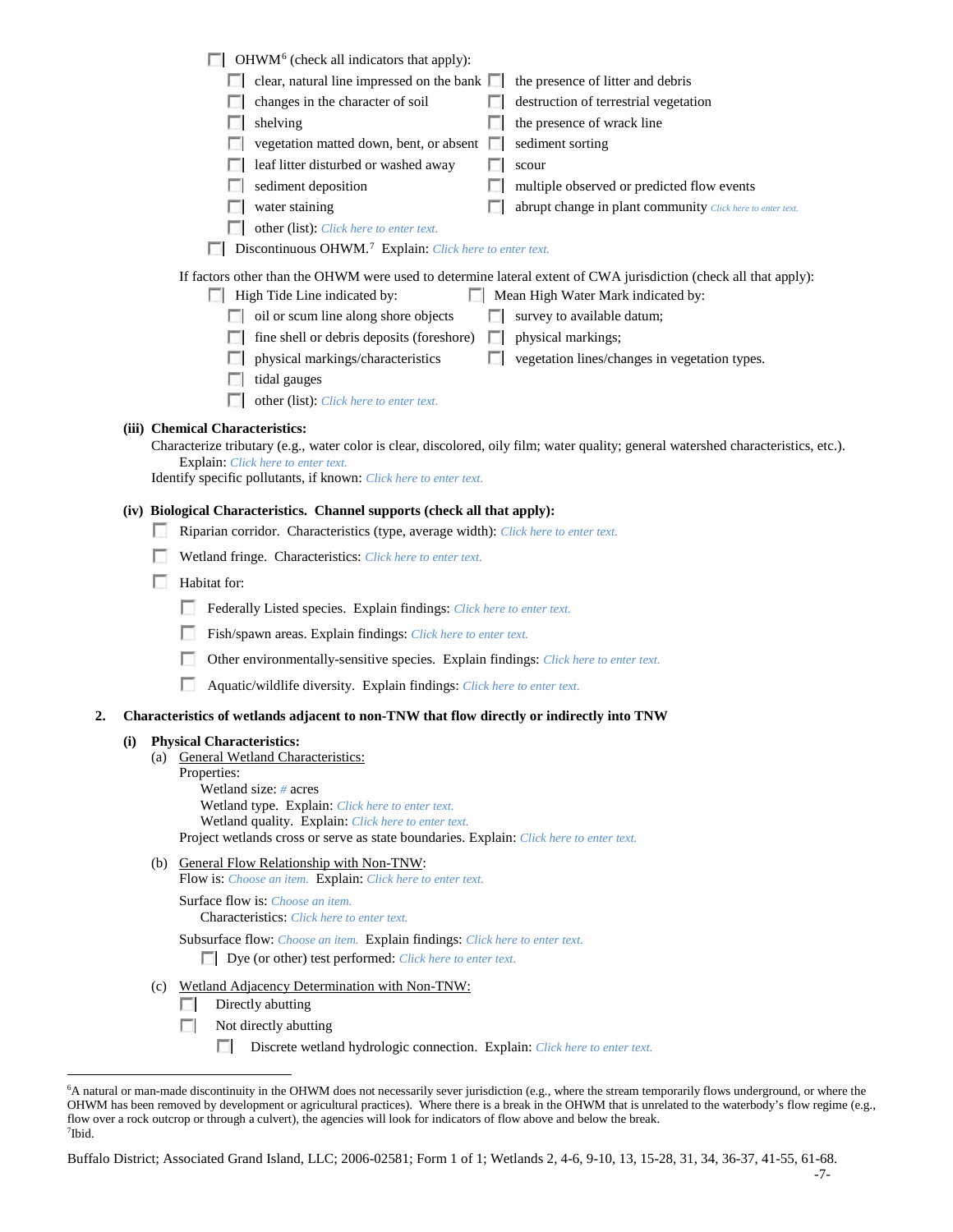Ecological connection. Explain: *Click here to enter text*.

Separated by berm/barrier. Explain: *Click here to enter text.* 

|  | (d) Proximity (Relationship) to TNW |  |
|--|-------------------------------------|--|
|  |                                     |  |

Project wetlands are *Choose an item.* river miles from TNW. Project waters are *Choose an item.* aerial (straight) miles from TNW. Flow is from: *Choose an item.* Estimate approximate location of wetland as within the *Choose an item.* floodplain.

#### **(ii) Chemical Characteristics:**

Characterize wetland system (e.g., water color is clear, brown, oil film on surface; water quality; general watershed characteristics; etc.). Explain: *Click here to enter text.*

Identify specific pollutants, if known: *Click here to enter text.*

#### **(iii) Biological Characteristics. Wetland supports (check all that apply):**

- Riparian buffer. Characteristics (type, average width): *Click here to enter text.*
- Vegetation type/percent cover. Explain: *Click here to enter text.*
- **Habitat for:** 
	- Federally Listed species. Explain findings: *Click here to enter text*.
	- Fish/spawn areas. Explain findings: *Click here to enter text.*
	- Other environmentally-sensitive species. Explain findings: *Click here to enter text.*
	- Aquatic/wildlife diversity. Explain findings: *Click here to enter text.*

### **3. Characteristics of all wetlands adjacent to the tributary (if any)**

All wetland(s) being considered in the cumulative analysis: *Choose an item.* Approximately (*#*) acres in total are being considered in the cumulative analysis.

For each wetland, specify the following:

| Directly abuts? $(Y/N)$ | Size (in acres) | Directly abuts? $(Y/N)$ | Size (in acres) |
|-------------------------|-----------------|-------------------------|-----------------|
|                         |                 |                         |                 |
| Y/N                     |                 | Y / N                   |                 |
| V/N                     |                 | Y / N                   |                 |
| $V/\Lambda$             |                 | 77 N                    |                 |

Summarize overall biological, chemical and physical functions being performed: *Click here to enter text.*

#### **C. SIGNIFICANT NEXUS DETERMINATION**

**A significant nexus analysis will assess the flow characteristics and functions of the tributary itself and the functions performed by any wetlands adjacent to the tributary to determine if they significantly affect the chemical, physical, and biological integrity of a TNW. For each of the following situations, a significant nexus exists if the tributary, in combination with all of its adjacent wetlands, has more than a speculative or insubstantial effect on the chemical, physical and/or biological integrity of a TNW. Considerations when evaluating significant nexus include, but are not limited to the volume, duration, and frequency of the flow of water in the tributary and its proximity to a TNW, and the functions performed by the tributary and all its adjacent wetlands. It is not appropriate to determine significant nexus based solely on any specific threshold of distance (e.g. between a tributary and its adjacent wetland or between a tributary and the TNW). Similarly, the fact an adjacent wetland lies within or outside of a floodplain is not solely determinative of significant nexus.** 

#### **Draw connections between the features documented and the effects on the TNW, as identified in the** *Rapanos* **Guidance and discussed in the Instructional Guidebook. Factors to consider include, for example:**

- Does the tributary, in combination with its adjacent wetlands (if any), have the capacity to carry pollutants or flood waters to TNWs, or to reduce the amount of pollutants or flood waters reaching a TNW?
- Does the tributary, in combination with its adjacent wetlands (if any), provide habitat and lifecycle support functions for fish and other species, such as feeding, nesting, spawning, or rearing young for species that are present in the TNW?
- Does the tributary, in combination with its adjacent wetlands (if any), have the capacity to transfer nutrients and organic carbon that support downstream foodwebs?
- Does the tributary, in combination with its adjacent wetlands (if any), have other relationships to the physical, chemical, or biological integrity of the TNW?

#### *Note: the above list of considerations is not inclusive and other functions observed or known to occur should be documented below:*

- **1. Significant nexus findings for non-RPW that has no adjacent wetlands and flows directly or indirectly into TNWs.** Explain findings of presence or absence of significant nexus below, based on the tributary itself, then go to Section III.D: *Click here to enter text.*
- **2. Significant nexus findings for non-RPW and its adjacent wetlands, where the non-RPW flows directly or indirectly into TNWs.**  Explain findings of presence or absence of significant nexus below, based on the tributary in combination with all of its adjacent wetlands, then go to Section III.D: *Click here to enter text.*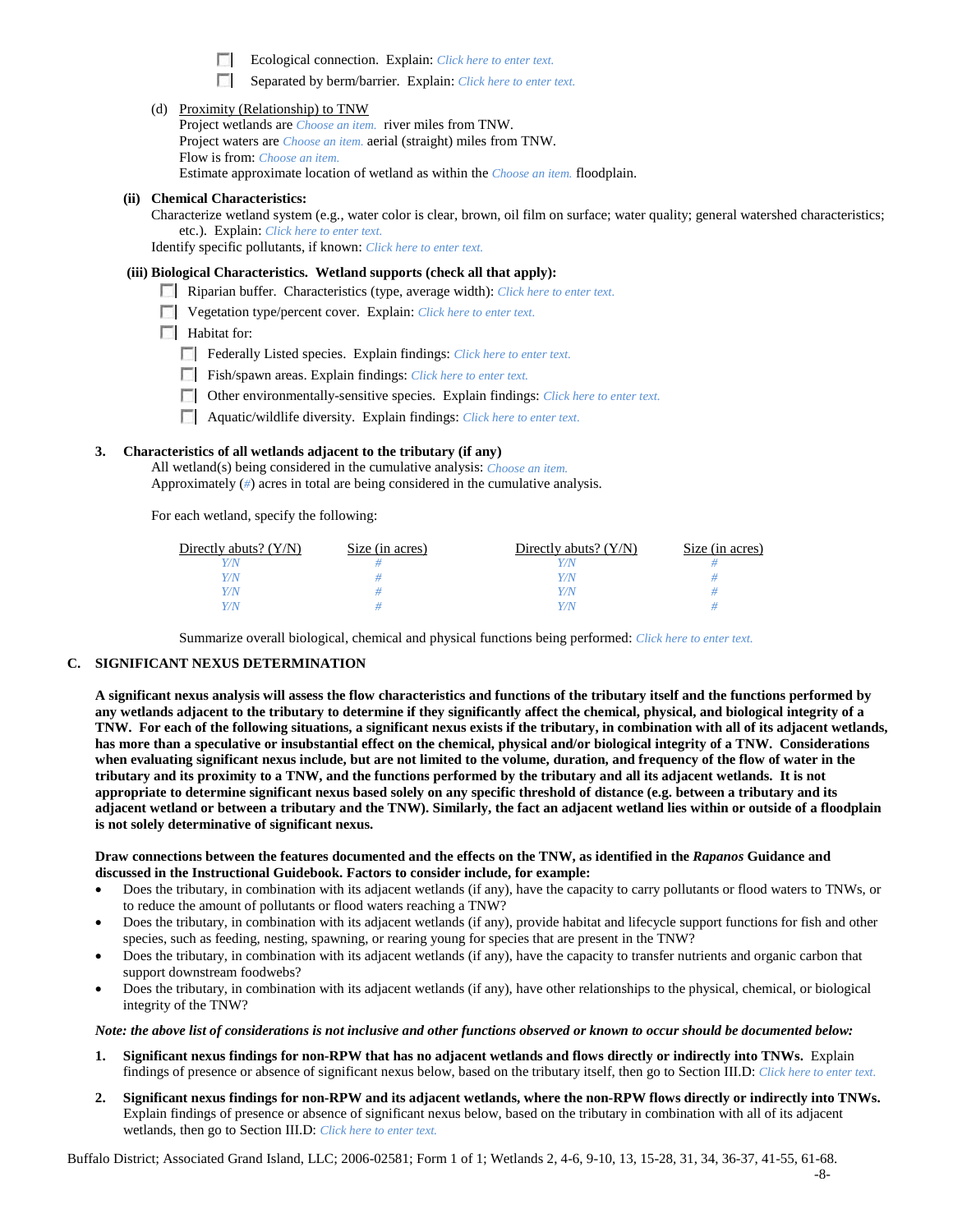**3. Significant nexus findings for wetlands adjacent to an RPW but that do not directly abut the RPW.** Explain findings of presence or absence of significant nexus below, based on the tributary in combination with all of its adjacent wetlands, then go to Section III.D: *Click here to enter text.*

# **D. DETERMINATIONS OF JURISDICTIONAL FINDINGS. THE SUBJECT WATERS/WETLANDS ARE (CHECK ALL THAT APPLY):**

- **1. TNWs and Adjacent Wetlands.** Check all that apply and provide size estimates in review area:
	- TNWs: *#* linear feet *#* width (ft), Or, *#* acres.
	- **Wetlands adjacent to TNWs: # acres.**

## **2. RPWs that flow directly or indirectly into TNWs.**

- Tributaries of TNWs where tributaries typically flow year-round are jurisdictional. Provide data and rationale indicating that tributary is perennial: *Click here to enter text.*.
- Tributaries of TNW where tributaries have continuous flow "seasonally" (e.g., typically three months each year) are jurisdictional. п Data supporting this conclusion is provided at Section III.B. Provide rationale indicating that tributary flows seasonally: *Click here to enter text.*.

Provide estimates for jurisdictional waters in the review area (check all that apply):

Tributary waters: # linear feet # width (ft).

Other non-wetland waters: *#* acres.

Identify type(s) of waters: *Click here to enter text.*

## **3. Non-RPWs[8](#page-8-0) that flow directly or indirectly into TNWs.**

 $\Box$  Waterbody that is not a TNW or an RPW, but flows directly or indirectly into a TNW, and it has a significant nexus with a TNW is jurisdictional. Data supporting this conclusion is provided at Section III.C.

Provide estimates for jurisdictional waters within the review area (check all that apply):

- Tributary waters: # linear feet # width (ft).
- Other non-wetland waters: *#* acres.
	- Identify type(s) of waters: *Click here to enter text.*

## **4. Wetlands directly abutting an RPW that flow directly or indirectly into TNWs.**

- Wetlands directly abut RPW and thus are jurisdictional as adjacent wetlands.
	- Wetlands directly abutting an RPW where tributaries typically flow year-round. Provide data and rationale Г. indicating that tributary is perennial in Section III.D.2, above. Provide rationale indicating that wetland is directly abutting an RPW: *Click here to enter text.*
	- Wetlands directly abutting an RPW where tributaries typically flow "seasonally." Provide data indicating that tributary is seasonal in Section III.B and rationale in Section III.D.2, above. Provide rationale indicating that wetland is directly abutting an RPW: *Click here to enter text.*

Provide acreage estimates for jurisdictional wetlands in the review area: *#* acres.

### **5. Wetlands adjacent to but not directly abutting an RPW that flow directly or indirectly into TNWs.**

Wetlands that do not directly abut an RPW, but when considered in combination with the tributary to which they are  $\sim$ adjacent and with similarly situated adjacent wetlands, have a significant nexus with a TNW are jurisidictional. Data supporting this conclusion is provided at Section III.C.

Provide acreage estimates for jurisdictional wetlands in the review area: *#* acres.

#### **6. Wetlands adjacent to non-RPWs that flow directly or indirectly into TNWs.**

Wetlands adjacent to such waters, and have when considered in combination with the tributary to which they are adjacent  $\Box$ and with similarly situated adjacent wetlands, have a significant nexus with a TNW are jurisdictional. Data supporting this conclusion is provided at Section III.C.

Provide estimates for jurisdictional wetlands in the review area: *#* acres.

#### **7. Impoundments of jurisdictional waters. [9](#page-8-1)**

As a general rule, the impoundment of a jurisdictional tributary remains jurisdictional.

- Demonstrate that impoundment was created from "waters of the U.S.," or
- Demonstrate that water meets the criteria for one of the categories presented above (1-6), or
- Demonstrate that water is isolated with a nexus to commerce (see E below).

 $\frac{1}{8}$ 

<span id="page-8-1"></span><span id="page-8-0"></span><sup>&</sup>lt;sup>8</sup>See Footnote # 3.<br><sup>9</sup> To complete the analysis refer to the key in Section III.D.6 of the Instructional Guidebook.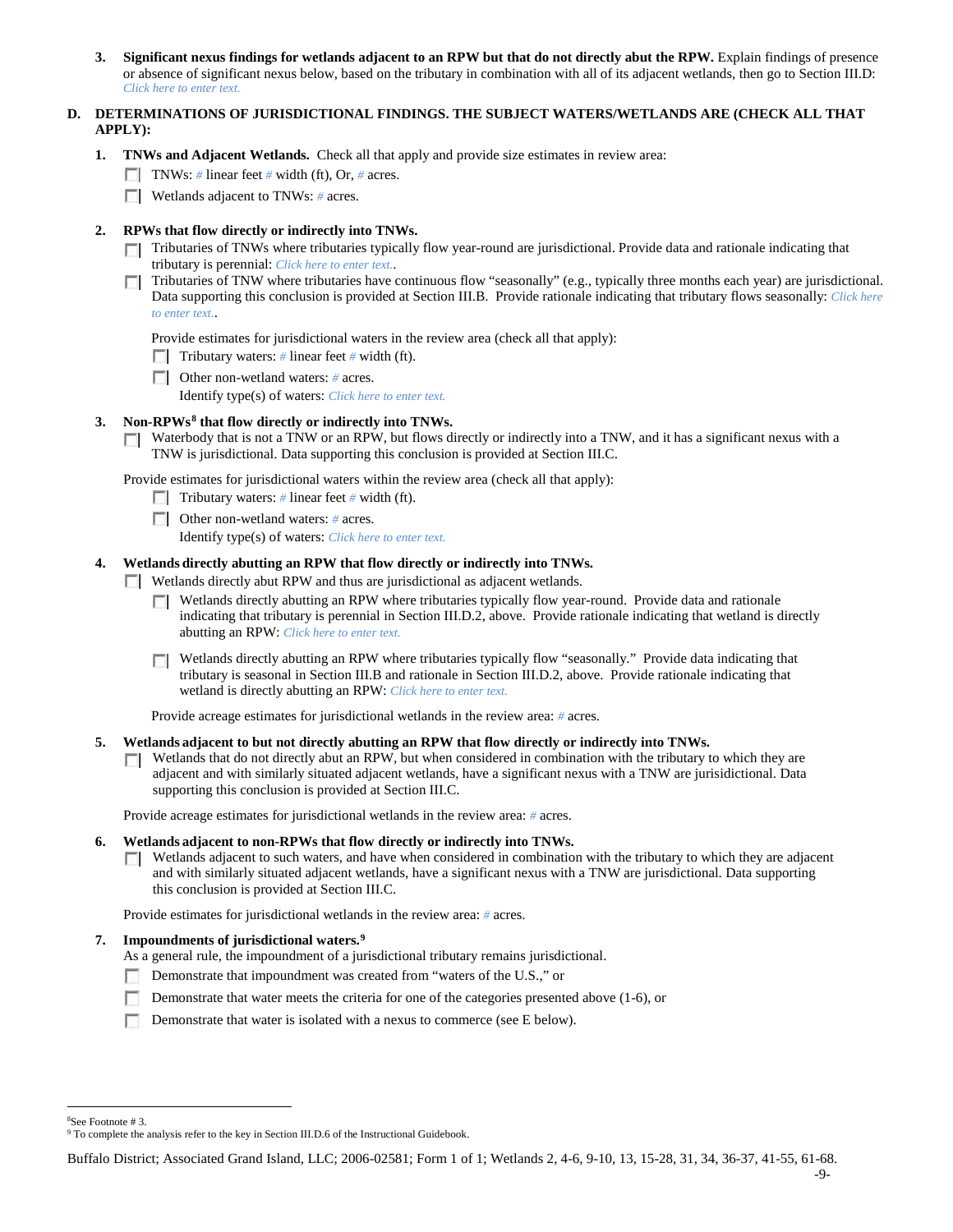| ISOLATED [INTERSTATE OR INTRA-STATE] WATERS, INCLUDING ISOLATED WETLANDS, THE USE, DEGRADATION<br>E.<br>OR DESTRUCTION OF WHICH COULD AFFECT INTERSTATE COMMERCE, INCLUDING ANY SUCH WATERS (CHECK<br>ALL THAT APPLY): <sup>10</sup> |                          |                                                                                                                                                                                                                                                                                                                           |  |
|--------------------------------------------------------------------------------------------------------------------------------------------------------------------------------------------------------------------------------------|--------------------------|---------------------------------------------------------------------------------------------------------------------------------------------------------------------------------------------------------------------------------------------------------------------------------------------------------------------------|--|
| which are or could be used by interstate or foreign travelers for recreational or other purposes.                                                                                                                                    |                          |                                                                                                                                                                                                                                                                                                                           |  |
|                                                                                                                                                                                                                                      |                          | from which fish or shellfish are or could be taken and sold in interstate or foreign commerce.                                                                                                                                                                                                                            |  |
|                                                                                                                                                                                                                                      | $\sim$                   | which are or could be used for industrial purposes by industries in interstate commerce.                                                                                                                                                                                                                                  |  |
|                                                                                                                                                                                                                                      |                          | Interstate isolated waters. Explain: Click here to enter text.                                                                                                                                                                                                                                                            |  |
|                                                                                                                                                                                                                                      |                          | Other factors. Explain: Click here to enter text.                                                                                                                                                                                                                                                                         |  |
|                                                                                                                                                                                                                                      |                          | <b>Identify water body and summarize rationale supporting determination:</b> Click here to enter text.                                                                                                                                                                                                                    |  |
|                                                                                                                                                                                                                                      |                          | Provide estimates for jurisdictional waters in the review area (check all that apply):                                                                                                                                                                                                                                    |  |
|                                                                                                                                                                                                                                      |                          | Tributary waters: $\#$ linear feet $\#$ width (ft).                                                                                                                                                                                                                                                                       |  |
|                                                                                                                                                                                                                                      |                          | Other non-wetland waters: # acres.                                                                                                                                                                                                                                                                                        |  |
|                                                                                                                                                                                                                                      |                          | Identify type(s) of waters: Click here to enter text.                                                                                                                                                                                                                                                                     |  |
|                                                                                                                                                                                                                                      |                          | Wetlands: # acres.                                                                                                                                                                                                                                                                                                        |  |
| F.                                                                                                                                                                                                                                   |                          | NON-JURISDICTIONAL WATERS, INCLUDING WETLANDS (CHECK ALL THAT APPLY):                                                                                                                                                                                                                                                     |  |
|                                                                                                                                                                                                                                      |                          | If potential wetlands were assessed within the review area, these areas did not meet the criteria in the 1987 Corps of Engineers<br>Wetland Delineation Manual and/or appropriate Regional Supplements.                                                                                                                   |  |
|                                                                                                                                                                                                                                      | ⊽                        | Review area included isolated waters with no substantial nexus to interstate (or foreign) commerce.                                                                                                                                                                                                                       |  |
|                                                                                                                                                                                                                                      |                          | Prior to the Jan 2001 Supreme Court decision in "SWANCC," the review area would have been regulated based solely on the<br>"Migratory Bird Rule" (MBR).                                                                                                                                                                   |  |
|                                                                                                                                                                                                                                      | П                        | Waters do not meet the "Significant Nexus" standard, where such a finding is required for jurisdiction. Explain: Click here to enter text.                                                                                                                                                                                |  |
|                                                                                                                                                                                                                                      | $\overline{\phantom{a}}$ | Other: (explain, if not covered above): Click here to enter text.                                                                                                                                                                                                                                                         |  |
|                                                                                                                                                                                                                                      |                          | Provide acreage estimates for non-jurisdictional waters in the review area, where the sole potential basis of jurisdiction is the MBR factors<br>(i.e., presence of migratory birds, presence of endangered species, use of water for irrigated agriculture), using best professional judgment<br>(check all that apply): |  |
|                                                                                                                                                                                                                                      |                          | Non-wetland waters (i.e., rivers, streams): $\#$ linear feet $\#$ width (ft).                                                                                                                                                                                                                                             |  |
|                                                                                                                                                                                                                                      |                          | Lakes/ponds: # acres.                                                                                                                                                                                                                                                                                                     |  |
|                                                                                                                                                                                                                                      |                          | Other non-wetland waters: # acres. List type of aquatic resource: Click here to enter text                                                                                                                                                                                                                                |  |
|                                                                                                                                                                                                                                      | ⊽                        | Wetlands: 6.45 acres.                                                                                                                                                                                                                                                                                                     |  |
|                                                                                                                                                                                                                                      |                          | Provide acreage estimates for non-jurisdictional waters in the review area that do not meet the "Significant Nexus" standard, where such a<br>finding is required for jurisdiction (check all that apply):                                                                                                                |  |
|                                                                                                                                                                                                                                      |                          | Non-wetland waters (i.e., rivers, streams): $\#$ linear feet $\#$ width (ft).                                                                                                                                                                                                                                             |  |
|                                                                                                                                                                                                                                      |                          | Lakes/ponds: # acres.                                                                                                                                                                                                                                                                                                     |  |
|                                                                                                                                                                                                                                      |                          | Other non-wetland waters: # acres. List type of aquatic resource: Click here to enter text                                                                                                                                                                                                                                |  |
|                                                                                                                                                                                                                                      |                          | Wetlands: # acres.                                                                                                                                                                                                                                                                                                        |  |
|                                                                                                                                                                                                                                      |                          | <b>SECTION IV: DATA SOURCES.</b>                                                                                                                                                                                                                                                                                          |  |
|                                                                                                                                                                                                                                      | ⊽                        | A. SUPPORTING DATA. Data reviewed for JD (check all that apply - checked items shall be included in case file and, where checked and<br>requested, appropriately reference sources below):<br>Maps, plans, plots or plat submitted by or on behalf of the applicant/consultant: Click here to enter text.                 |  |
|                                                                                                                                                                                                                                      | ⊽                        | Data sheets prepared/submitted by or on behalf of the applicant/consultant.                                                                                                                                                                                                                                               |  |
|                                                                                                                                                                                                                                      |                          | Office concurs with data sheets/delineation report.                                                                                                                                                                                                                                                                       |  |
|                                                                                                                                                                                                                                      |                          | Office does not concur with data sheets/delineation report.<br>V.                                                                                                                                                                                                                                                         |  |
|                                                                                                                                                                                                                                      |                          | Data sheets prepared by the Corps: Click here to enter text.                                                                                                                                                                                                                                                              |  |
|                                                                                                                                                                                                                                      |                          | Corps navigable waters' study: Click here to enter text.                                                                                                                                                                                                                                                                  |  |
|                                                                                                                                                                                                                                      |                          |                                                                                                                                                                                                                                                                                                                           |  |

- U.S. Geological Survey Hydrologic Atlas: *Click here to enter text.*
	- USGS NHD data.
	- USGS 8 and 12 digit HUC maps.

<span id="page-9-0"></span><sup>10</sup> Prior to asserting or declining CWA jurisdiction based solely on this category, Corps Districts will elevate the action to Corps and EPA HQ for review consistent with the process described in the Corps/EPA *Memorandum Regarding CWA Act Jurisdiction Following Rapanos.*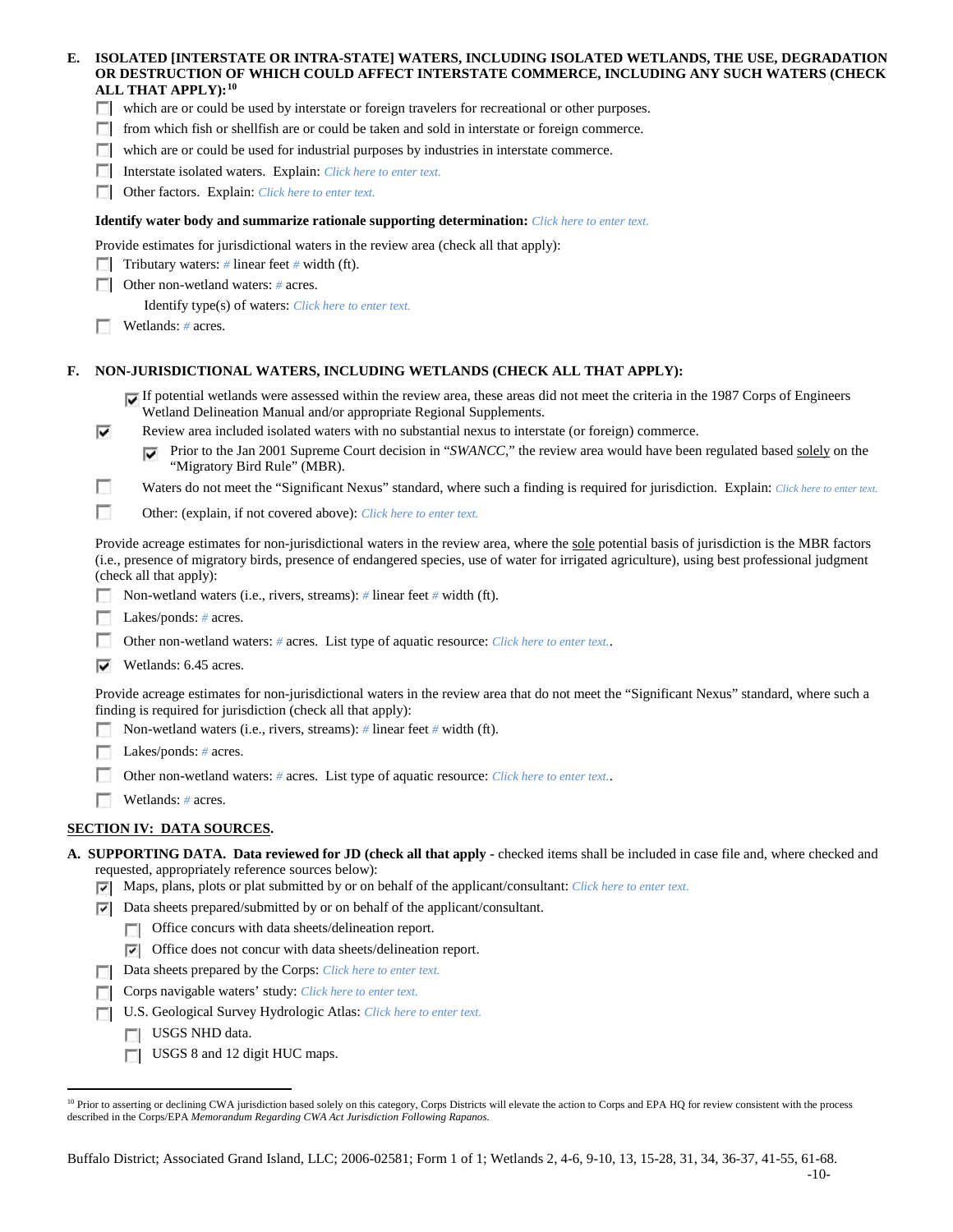- U.S. Geological Survey map(s). Cite scale & quad name: 24k:1, Tonawanda West
- USDA Natural Resources Conservation Service Soil Survey. Citation: *Click here to enter text.*
- $\triangleright$  National wetlands inventory map(s). Cite name: USFWS online mapping
- State/Local wetland inventory map(s): *Click here to enter text.*
- FEMA/FIRM maps: *Click here to enter text.*
- 100-year Floodplain Elevation is: *Click here to enter text.* (National Geodectic Vertical Datum of 1929)  $\overline{a}$
- Photographs:  $\triangledown$  Aerial (Name & Date): Bing Birds Eye (2016), Google Earth Pro (2016) ⊡
- or  $\overline{\triangledown}$  Other (Name & Date): Earth Dimensions Inc. (2014) п
- **Previous determination(s).** File no. and date of response letter: 2006-02581; December 23, 2008
- Applicable/supporting case law: *Click here to enter text.* n.
- Applicable/supporting scientific literature: *Click here to enter text.*  $\overline{a}$
- Other information (please specify): *Click here to enter text.* п

## **B. ADDITIONAL COMMENTS TO SUPPORT JD:**

Isolated Wetlands 2, 4-6, 9-10, 13, 15-28, 31, 34, 36-37, 41-55, 61-68 (total of 6.45 acres) were field verified by the Corps of Engineers on August 22, 2014. The perimeter of the wetlands were walked and no evidence of an ecological continuum or any connections to other waters were identified. The Wetlands are isolated and outside the Department of the Army's jurisdiction. The determination is supported by the review of in-house resources and field verification. Wetlands 2, 4-6, 9-10, 13, 15-28, 31, 34, 36-37, 41-55, 61-68 are outside Department of the Army jurisdiction as they do not meet the criteria for jurisdictional waters of the United States according to 33 CFR Part 328.3(a)(1-7) as follows:

- 1. do not/have not supported interstate or foreign commerce;
- 2. are not an interstate water/wetland;
- 3. the degradation or destruction of which would not affect interstate or foreign commerce and does not include such waters:
	- (i) which are or could be used by interstate or foreign travelers for recreational or other purposes; or
	- (ii) from which fish or shellfish are or could be taken and sold in interstate or foreign commerce; or
	- (iii) which are used or could be used for industrial purpose by industries in interstate commerce
- 4. are not an impoundment of water otherwise defined as WOUS under the definition;
- 5. are not tributaries of waters identified in paragraphs (a)(1)-(4) of this section;
- 6. are not territorial seas;
- 7. are not wetland adjacent to waters (other than waters that are themselves wetlands) identified in paragraphs (a)(1)-(6) of this section;

The wetlands were determined to be isolated and therefore non-jurisdictional. The remaining wetlands will be verified under a Preliminary Jurisdictional Determination.